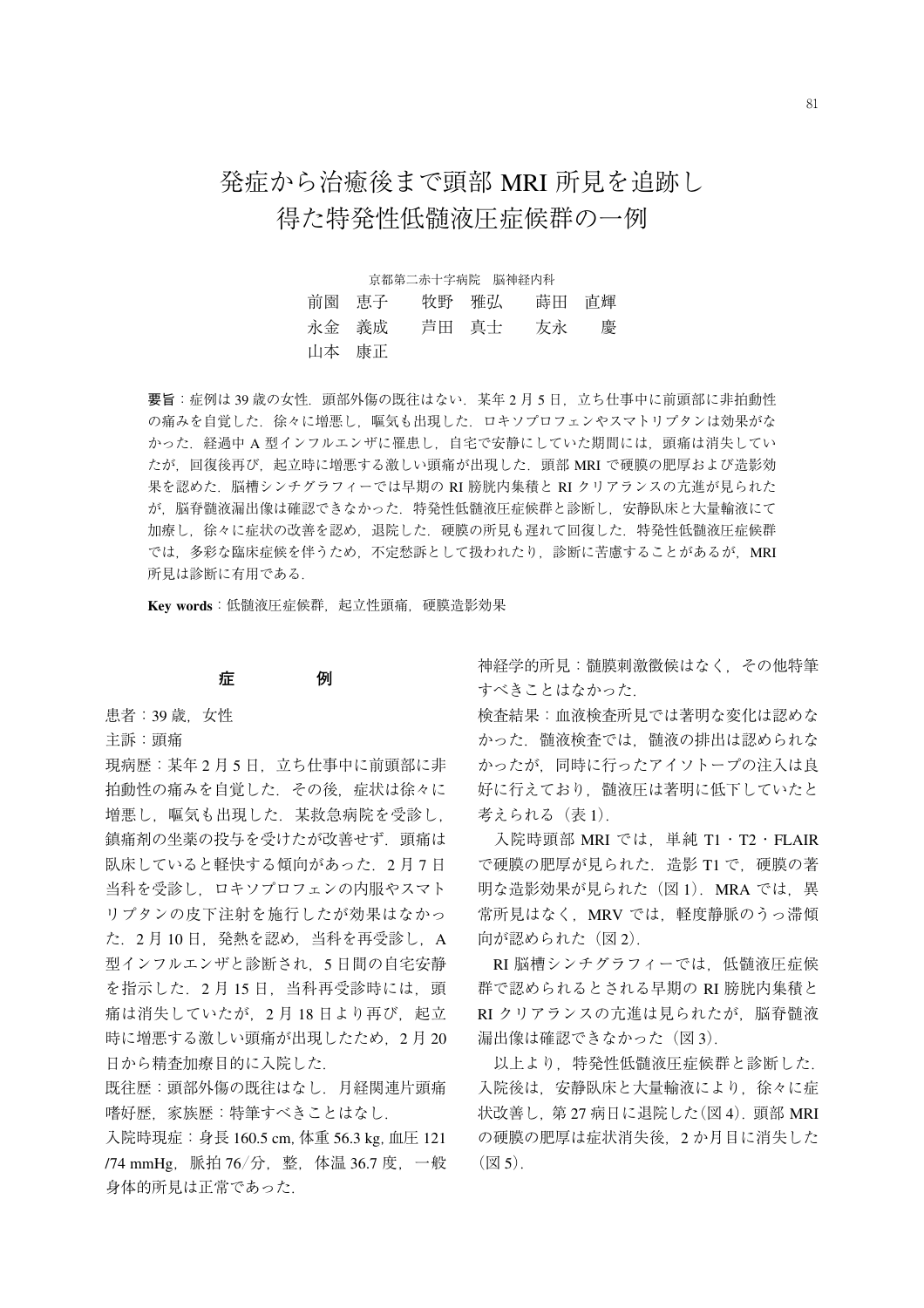#### 82 **京 二 赤 医 誌 · Vol. 34−2013**

| [CBC]      |                      | CK.        | 38 IU/L             | 【自己抗体】           |                 |
|------------|----------------------|------------|---------------------|------------------|-----------------|
| <b>WBC</b> | $6400/\mu L$         | <b>CRP</b> | $0.04$ mg/dL        | 抗核抗体             | $\leq 40$       |
| <b>RBC</b> | 445 万/µL             | Glu        | $110 \text{ mg/dL}$ | 抗 SS-A 抗体        | $<$ 7.0 U/mL    |
| Hb         | $12.9$ g/dL          |            |                     | 抗 SS-B 抗体        | $<$ 7.0 U/mL    |
| Ht         | 37.7%                | IgG        | $941 \text{ mg/dL}$ | PR3-ANCA         | $\leq$ 1.0 U/mL |
| <b>PLT</b> | $18.6$ 万/ $\mu$ L    | IgA        | $156 \text{ mg/dL}$ | <b>MPO-ANCA</b>  | $\leq$ 1.0 U/mL |
|            |                      | IgM        | $78 \text{ mg/dL}$  | TSH レセプター抗体      | $< 0.1\%$       |
| 【生化学】      |                      | <b>HDL</b> | $70 \text{ mg/dL}$  | TP 抗体            | 陰性              |
| <b>LDH</b> | 121 IU/L             | TG         | $108$ mg/dL         |                  |                 |
| T-Bil      | $0.6$ mg/dL          |            |                     |                  |                 |
| AST        | 9 IU/L               | $F-T3$     | $3.06$ pg/mL        | 【凝固能】            |                 |
| ALT        | $6$ IU/L             | $F-T4$     | $1.29$ ng/dL        | PT               | 11.5 秒          |
| TP         | $6.3$ g/dL           | <b>TSH</b> | $2.406 \mu$ IU/mL   | PT-INR           | 0.99            |
| Alb        | $3.50$ g/dL          |            |                     | <b>APTT</b>      | 30.4 秒          |
| <b>BUN</b> | $13.6 \text{ mg/dL}$ | ACE        | 10.1 IU/L/37°C      | D ダイマー           | $0.31 \mu$ g/m  |
| <b>CRE</b> | $0.69$ mg/dL         | HBs 抗原     | 陰性                  |                  |                 |
| Na         | $141$ mEg/L          | HCV 抗原     | 陰性                  | 【髄液検査】           |                 |
| K          | $3.1 \text{ mEg/L}$  | HIV 抗原     | 陰性                  | 髄液の排出はなく         |                 |
| Cl         | $104$ mRg/L          |            |                     | 初圧・細胞数・糖・蛋白の測定不可 |                 |

表 **1** 入院時検査所見



T1WI

T<sub>2</sub>WI

 $FLAIR$ 



T1WIGd 図 **1** 頭部 **MRI** 画像 T1WI, T2 WI, FLAIR で硬膜の著明な肥厚を認め、T1 WIGd では硬膜の造影効果が認められた.

## **考 察**

特発性低髄液圧症候群とは,腰椎穿刺や外傷,

手術などの明らかな外的誘因なく頭蓋内圧の低下 れる.年間罹患率は 5/100000 人と推測されてお をきたすものである. 主な症状は頭痛で、通常, 立位になって 15 分以内に生じ、臥位になって 30 分以内に改善または消失する体位性頭痛が認めら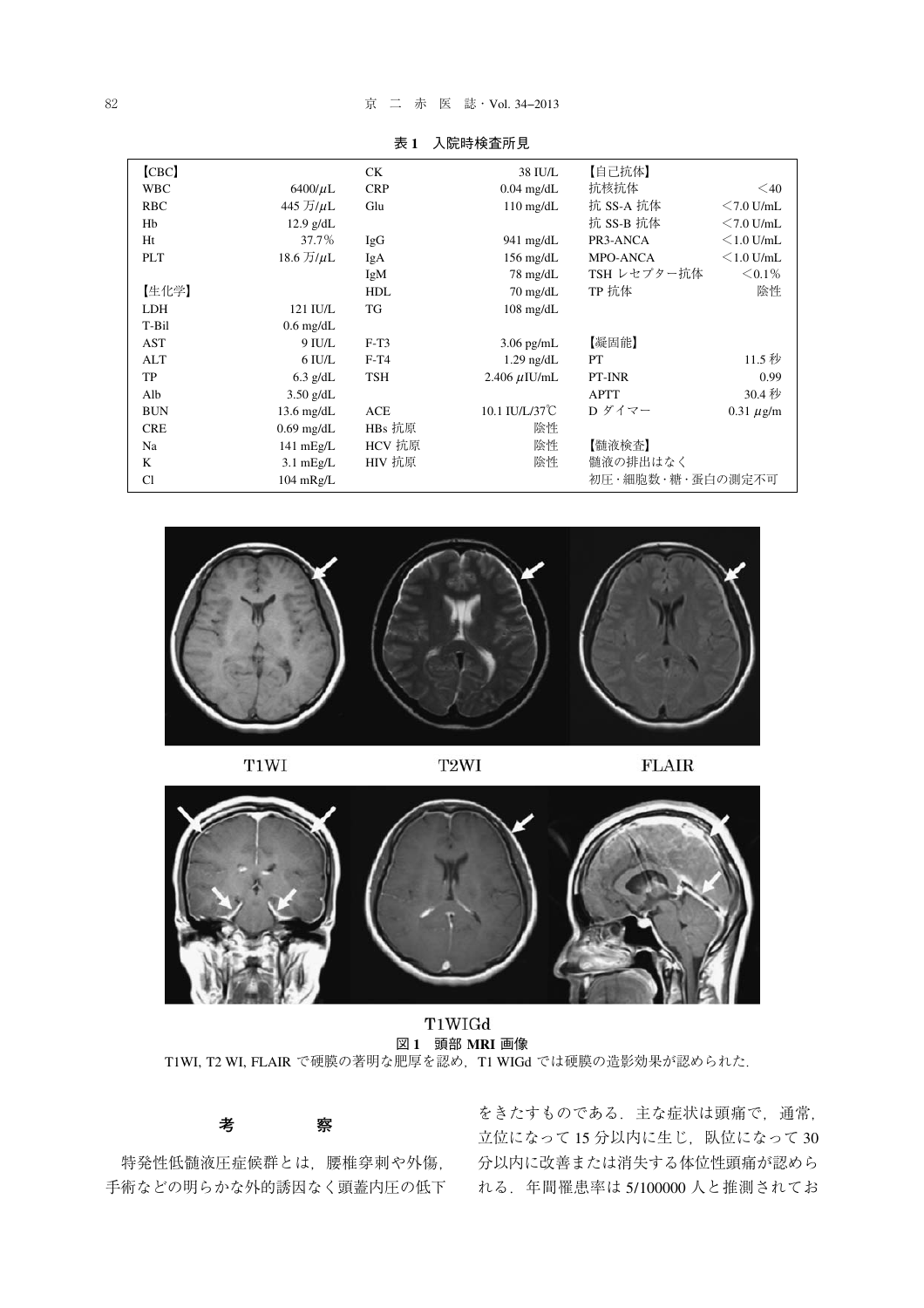

図 **2 MRA, MRV** MRA では明らかな狭窄部位はなく、MRV では静脈拡張傾向を認めた.



図 **3** 脳槽シンチグラフィー

RI 注入 1 時間後より,RI 膀胱内集積が見られ,RI クリアランスの亢進も認めた.脳脊髄液漏 出部位は確定できない.



り,40 歳前後の女性に好発する<sup>1</sup>) .脳脊髄液圧が 減少すると,脳を支えている浮力が低下するた め、脳が頭蓋内腔で下垂傾向となり、感覚神経や 架橋静脈のような痛覚に過敏な組織が牽引され頭

痛が生じると考えられている2,3,4). 頭痛の他に, 後頸部痛や肩こり, 疲れやすさ, 集中力の低下, 記銘力の低下,背部痛・腰痛,立ちくらみ,めま い,耳鳴り,上肢・下肢のしびれ感,などの多彩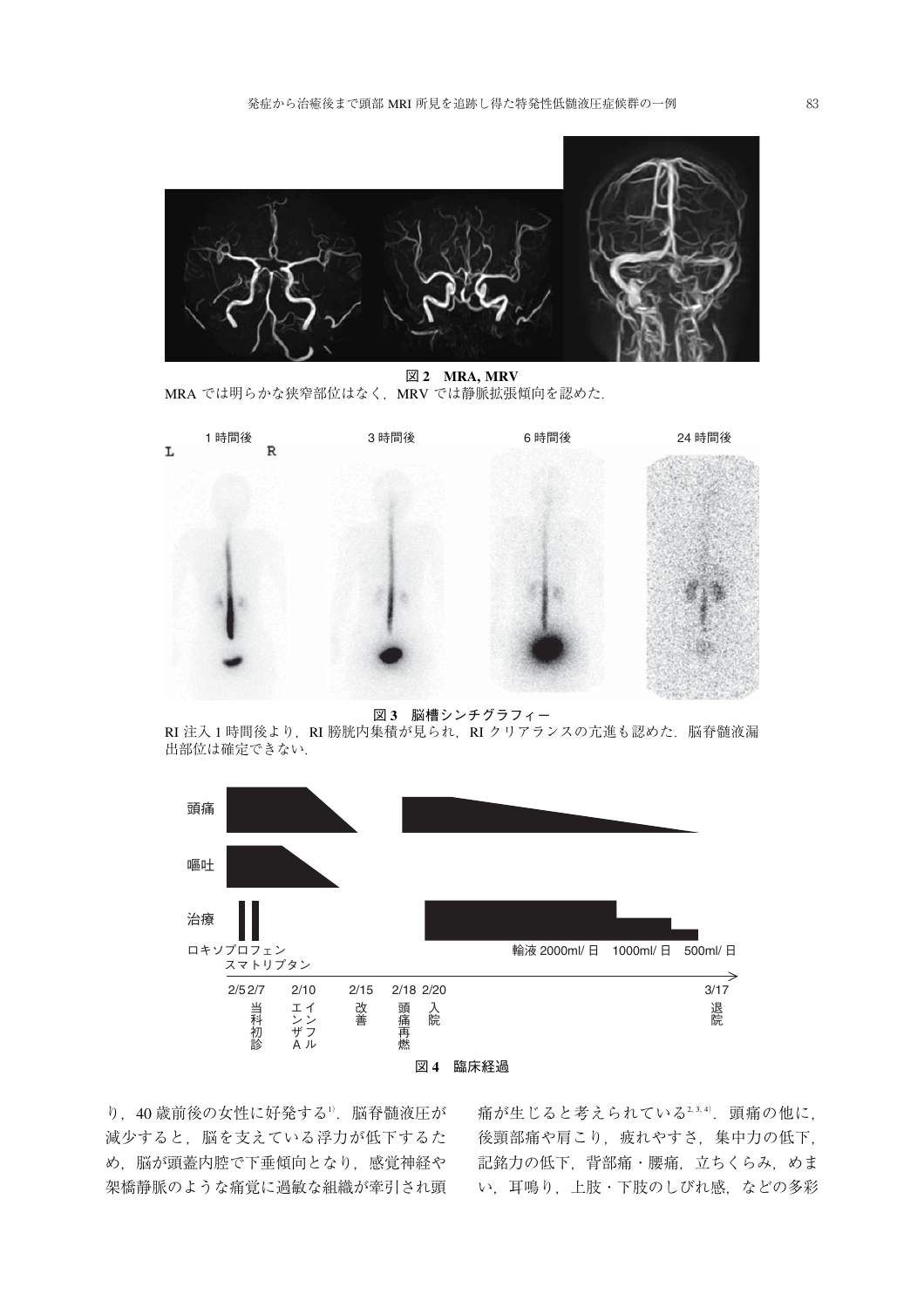

図 **5** 頭部 **MRI** 画像硬膜の造影効果の経時的観察 初期の著明な造影効果は症状消失 2 か月目に消失した.

表 **2** 日本脳脊髄液減少症研究会でまとめた症状一覧

| 主症状:                                                |  |  |  |  |
|-----------------------------------------------------|--|--|--|--|
| 頭痛.頚部痛.めまい.耳鳴り.視機能障害.倦怠・易疲労感が主要な症状である.              |  |  |  |  |
| これらの症状は坐位、起立位により3時間以内に悪化することが多い.                    |  |  |  |  |
| 症状についての付帯事項:                                        |  |  |  |  |
| 脳脊髄液減少症には前記主要症状以外に多彩な随伴症状のある例が文献上報告されており、その主なものは以下  |  |  |  |  |
| のとおりである.                                            |  |  |  |  |
| 1 脳神経症状と考えられるもの                                     |  |  |  |  |
| 目のぼやけ.眼振.動眼神経麻痺(瞳孔散大.眼瞼下垂).複視.光過敏.視野障害.顔面のしびれ.聴力低下. |  |  |  |  |
| めまい.外転神経麻痺.顔面神経麻痺.聴覚過敏など                            |  |  |  |  |
| 2 脳神経症状以外の神経機能障害                                    |  |  |  |  |
| 意識障害.無欲.小脳失調.歩行障害.パーキンソン症候群.認知症.記憶障害.神経根症.直腸膀胱障害など  |  |  |  |  |
| 3 内分泌障害                                             |  |  |  |  |
| 乳汁分泌など                                              |  |  |  |  |
| 4 その他                                               |  |  |  |  |
| 嘔気嘔吐,頚部硬直,肩甲骨間痛,腰痛など                                |  |  |  |  |

(脳脊髄液減少症ガイドライン作成員会:脳脊髄液減少症ガイドライン 2007 より引用)<sup>5</sup>)

な症状を伴うことがあり,単なる不定愁訴と判断 されてしまうような場合も多い. 脳脊髄液減少症 研究会ガイドライン 2007 を表 2 に示す<sup>5)</sup>.

本症例は突然の起立性頭痛と嘔気で発症し、頭 部 MRI で特徴的な硬膜肥厚とその造影効果所見 が得られたことから診断に至った一例である. 経 過中,頭痛は一旦軽快しているが,これはインフ ルエンザに罹患し,療養期間に臥床していたこと により,症状が改善したものと考えられる.

特発性低髄液圧症候群に特徴的な頭部 MRI 所 見として,硬膜増強効果,下垂体肥大,脳下垂 (小脳扁桃の下方偏位,前橋槽の狭小化および橋 の平坦化),硬膜下液体貯留(水腫/血腫),静脈 拡張などがあり,英語圏では Subdural fluid collections, Enhancement of the pachymeninges, Engorgement of the venous structures, Pituitary enlargement, Sagging of the brain の 5 つの頭文字をとって SEEPS として知られている5,6,7).本症例では,著 明な硬膜増強効果と静脈拡張傾向を認めた.この

機序を説明するものに,Monro-Kellie 仮説があ る<sup>8</sup>) .髄液漏出によって生じた頭蓋内圧低下を改 善させようとして,硬膜内側面とくも膜の間にあ る dural border cells という層にある髄膜内血管の 代償性の拡張が起こり、硬膜肥厚と造影効果がみ られるというものである.

一般に健常成人の総髄液量は 100~150 ml, 正 常髄液圧は 70~180 mmHg とされる. 脳室内脈 絡叢で毎日約 500 ml が産生され, 脳表のくも膜 下腔を流れ,最終的には大脳傍正中部のくも膜顆 粒から矢状静脈洞へと吸収される.その他,脊髄 神経根のくも膜絨毛からも吸収される. 特発性低 髄液圧症候群の機序として,髄液産生の低下,く も膜絨毛からの吸収の亢進,小さな硬膜裂孔から の漏出などが考えられているが、最近では、髄液 漏出説が有力で,神経根部の root sleeve は解剖 学的にも脆弱であることが指摘されている<sup>9, 10, 11)</sup>.

1991 年に特徴的な MRI 造影所見が報告されて 以来,報告数は飛躍的に増加している.しかしあ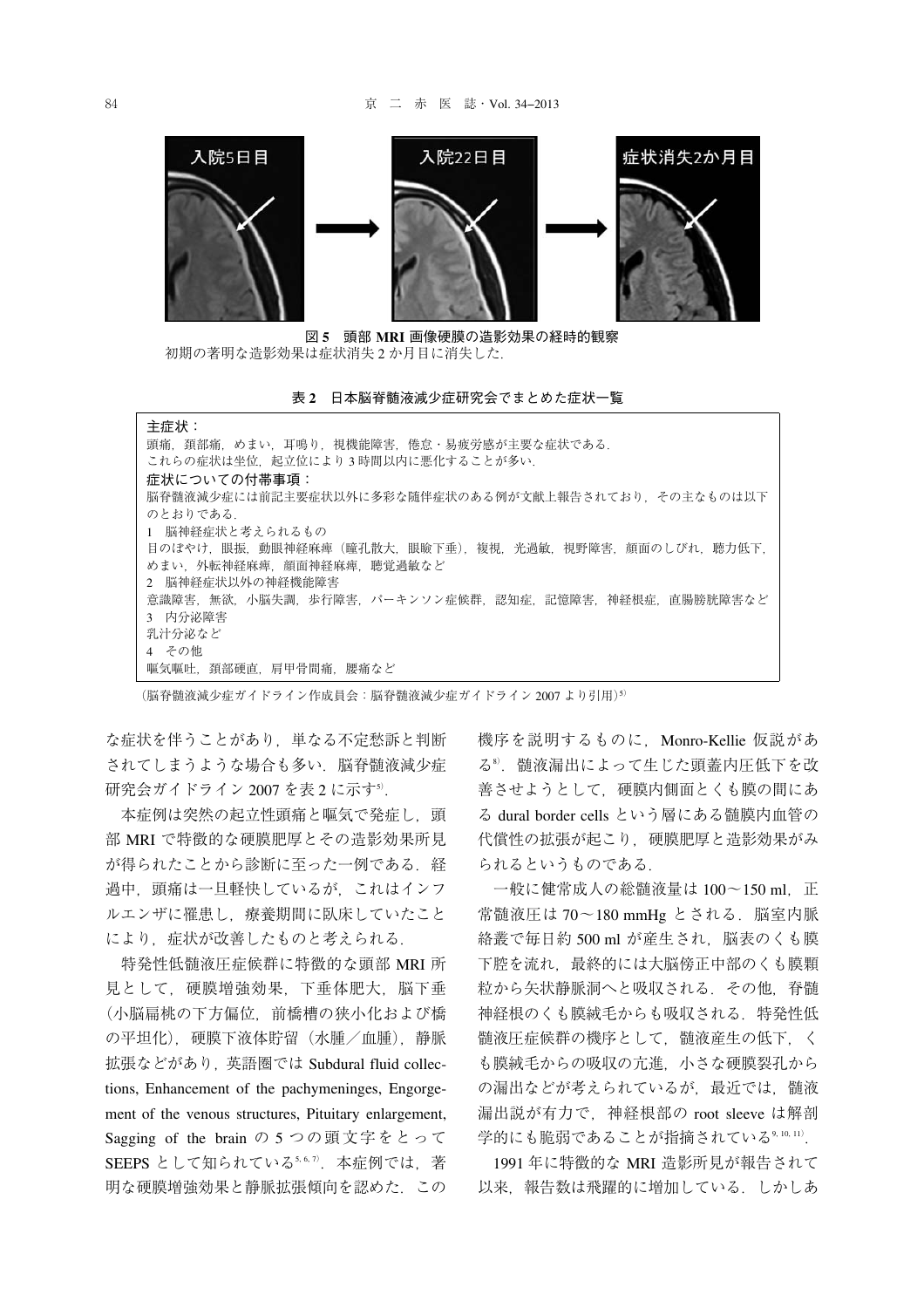くまで,主訴を入念に聴取して疾患を疑うことが 重要である.

### **文 献**

- 1) Schievink WI. Spontaneous spinal cerebrospinal fluid leaks and intracranial hypotension. JAMA 2006 ; **295** : 2286−96.
- 2) 五郷哲朗, 藤島正敏. 特発性低髄液圧症候群の症 候と診断.神経内科 2000 ; **53** : 434−438.
- 3)野川茂,厚東篤生.特発性艇髄液圧症候群の病 態.神経内科 2000 ; **5** : 426−433
- 4)Lin WC, Lirng JF, Fuh JL, et al. MR findings of spontaneous intracranial hypotension. Acta Radiol. 2002 ; **43** : 249−55.
- 5) 脳脊髄液減少症研究会ガイドライン作成委員会編 著.脳脊髄液減少症ガイドライン 2007.東京:メ ディカルレビュー社, 2007.
- 6) Schoffer KL, Benstead TJ, Grant I. Spontaneous intracranial hypotension in the absence of magnetic resonance imaging abnormalities. Can J Neurol Sci. 2002 ; **29** : 253−7.
- 7)井田正博.低髄液圧症候群の MR 診断.医学のあ ゆみ 2010 ; **235** : 757−764
- 8) Rahman M, Bidari SS, Quisling RG, et al. Spontaneous intracranial hypotension : dilemmas in diagnosis. Neurosurgery. 2011 ; **69** : 4−14
- 9) Haines DE, Harkey HL, al-Mefty O. The "subdural" space : a new look at an outdated concept. Neurosurgery. 1993 ; **32** : 111−20.
- 10) 畑澤順. 特発性低髄液圧症候群と脊髄脳槽シンチ グラフィ.医学のあゆみ 2010 ; **235** : 765−769
- 11) Schievink WI, Meyer FB, Atkinson JL, et al. Spontaneous spinal cerebrospinal fluid leaks and intracranial hypotension. J Neurosurg. 1996 ; **84** : 598−605.